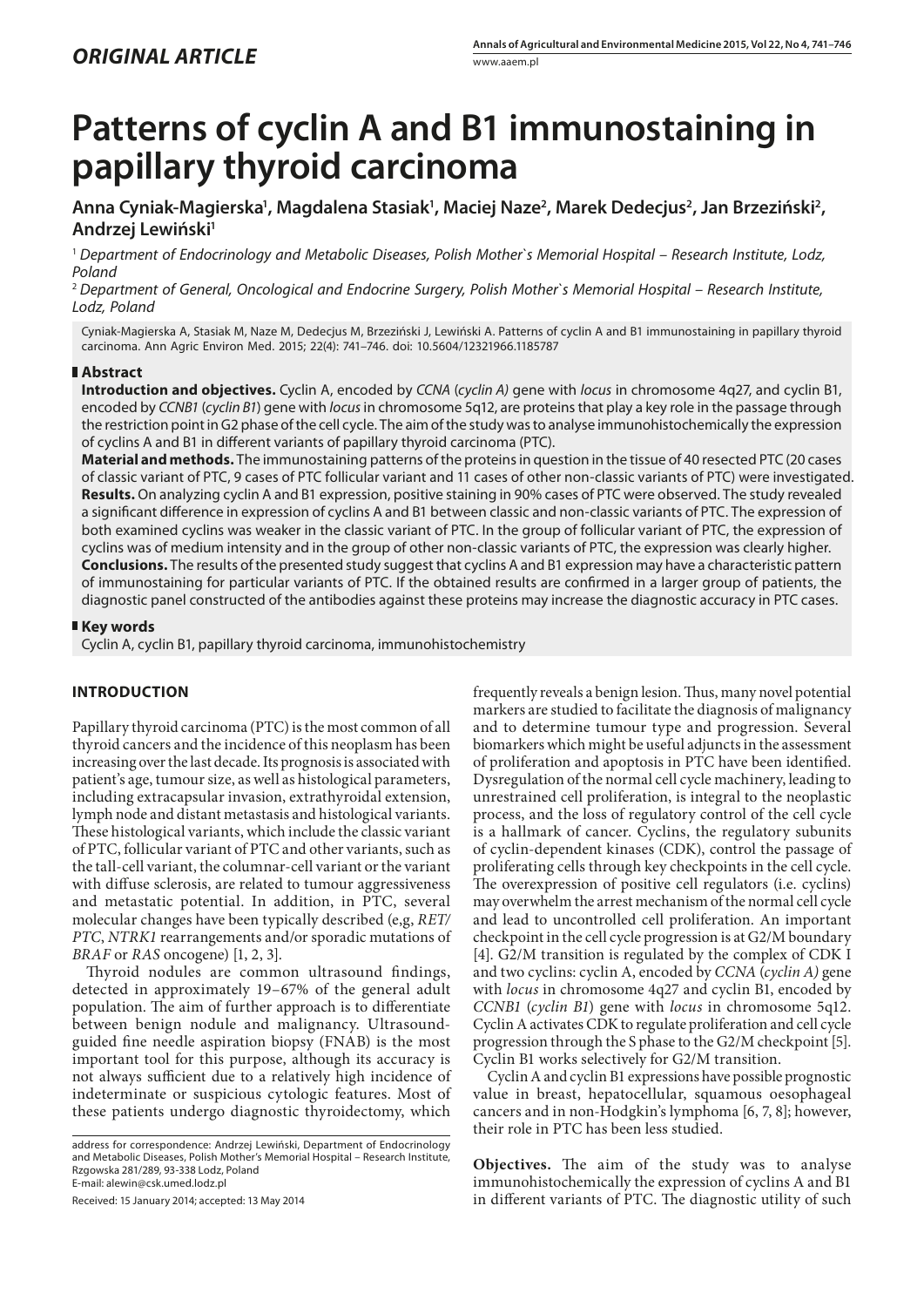Anna Cyniak-Magierska, Magdalena Stasiak, Maciej Naze, Marek Dedecjus, Jan Brzeziński, Andrzej Lewiński, Patterns of cyclin A and B1 immunostajning in papillary...

immunostaining patterns in differentiation of particular variants of PTC was also evaluated.

**Table 1.** Age, histopathological diagnosis, TNM classification and American Joint Committee on Cancer (AJCC) stage groupings of malignant thyroid tumours in studied patients

## **MATERIALS AND METHOD**

The procedures, used in the study were approved by the Ethical Committee of the Medical University of Lodz, Poland.

**Tissue specimens.** A total of 40 PTC cases were selected from the surgical pathology files of the hospital, comprising 20 cases of classic variant of PTC (mean age of the studied patients: 45; SD 12.3 years; range: 19 – 82 years) and 20 cases of other non-classic variants of PTC (mean age of the studied patients: 43.5; SD 17.1 years; range: 24 – 69 years). The patients were diagnosed and operated on between 2002 – 2004 at the Department of Endocrine and General Surgery, Institute of Endocrinology, Medical University of Lodz. The experimental protocol included only females. All patients diagnosed with thyroid cancer before or at the time of surgery underwent total thyroidectomy and regional lymphadenectomy. The remaining patients, diagnosed with cancer during routine histopathologic examinations, were re-operated, the operation was radicalized and regional lymphadenectomy was performed. Following the approved procedures, all patients received post-operative radioactive iodine therapy, followed by L-T, suppression treatment. All the clinical charts and histopathology reports were reviewed for data regarding the patient's age, tumour size and the presence of lymph node metastasis. Histopathological diagnoses for carcinomas, according to the WHO Classification of Tumours [9], were obtained from pathomorphological reports (Tab.1), together with TNM classification and AJCC stage groupings [10].

Two pathologists reviewed all the cases to confirm the obtained diagnoses. At that review of H&E-stained sections, paraffin blocks were selected for immunohistochemistry to include both the representative sections of the analyzed tumours and the rims of morphologically normal thyroid tissue around them, the latter serving as comparative tissue.

**Immunohistochemistry.** Archival paraffin-embedded tumour tissue was analyzed by immunohistochemistry for cyclin A and B1 expressions. Formalin-fixed paraffinembedded tissue sections (4 µm thickness) were dewaxed in xylene and rehydrated through graded alcohols to water. Antigen retrieval was performed in citrate buffer (pH 6.0; Dako, Glostrub, Denmark) inside a microwave pressure cooker.

Primary antibody characteristics, the conditions of incubation and the manufacturer's name for each of the cyclins are presented in Table 2. After incubation, the slides were washed in Tris Buffered Saline (TBS), after which the incubations were carried out using an En Vision/HRP/DAB+ kit (Dako). The slides were counterstained in haematoxylin and mounted on Faramount (Dako). For negative control, TBS replaced the primary antibody.

**Evaluation of immunostaining.** Immunostained tissue sections were evaluated by estimating the percentage of tumour cells staining positive with monoclonal antibody without any knowledge of pathologic diagnosis. For the evaluation of positivity, the positively stained nuclei and cytoplasm (for cyclin A and cyclin B1, respectively) were

| Case No.       | Age | Histopathological<br>variant of PTC | AJCC grouping<br>TNM staging<br>system<br>system |    |
|----------------|-----|-------------------------------------|--------------------------------------------------|----|
| 1              | 48  | classic                             | T2NxM0                                           | II |
| $\overline{2}$ | 25  | classic                             | T2N0M0                                           | T  |
| 3              | 31  | classic                             | T4N1M0                                           | I  |
| 4              | 70  | classic                             | T2N0M0                                           | II |
| 5              | 30  | classic                             | T2N0M0                                           | T  |
| 6              | 60  | classic                             | T3N1Mx                                           | Ш  |
| 7              | 24  | classic                             | T1aN0M0                                          | T  |
| 8              | 51  | classic                             | T1bN0M0                                          | I  |
| 9              | 19  | classic                             | T4N1Mx                                           | ı  |
| 10             | 49  | classic                             | T2NxMx                                           | Ш  |
| 11             | 22  | classic                             | T2N1Mx                                           | T  |
| 12             | 82  | classic                             | T2NxMx                                           | Ш  |
| 13             | 61  | classic                             | T3N0M0                                           | Ш  |
| 14             | 37  | classic                             | T2N1Mx                                           | ı  |
| 15             | 49  | classic                             | T1aN0Mx                                          | L  |
| 16             | 64  | classic                             | T1aN0Mx                                          | T  |
| 17             | 52  | classic                             | T1bN0M0                                          | T  |
| 18             | 58  | classic                             | T1aN1Mx                                          | Ш  |
| 19             | 35  | classic                             | T2NxMx                                           | I  |
| 20             | 42  | classic                             | T1aN1Mx                                          | T  |
| 21             | 50  | follicular                          | T1bN0M0                                          | I  |
| 22             | 24  | follicular                          | <b>T2N1M0</b>                                    | I  |
| 23             | 35  | follicular                          | T1aN0M0                                          | I  |
| 24             | 42  | follicular                          | T2N0M0                                           | I  |
| 25             | 43  | follicular                          | T1aN1M0                                          | ı  |
| 26             | 30  | follicular                          | T1bN0M0                                          | I  |
| 27             | 69  | follicular                          | T3N1Mx                                           | Ш  |
| 28             | 48  | follicular                          | T1aN0M0                                          | T  |
| 29             | 41  | follicular                          | T2N1M0                                           | I  |
| 30             | 38  | tall-cell                           | T1bN0M0                                          |    |
| 31             | 37  | tall-cell                           | T1aN1Mx                                          | L  |
| 32             | 47  | tall-cell                           | T1bN1Mx                                          | Ш  |
| 33             | 66  | tall-cell                           | T1bN0M0                                          | T  |
| 34             | 47  | tall-cell                           | T2NxMx                                           |    |
| 35             | 52  | tall-cell                           | T1bN0M0                                          | I  |
| 36             | 42  | tall-cell                           | <b>T2N1M0</b>                                    | L  |
| 37             | 62  | columnar-cell                       | T3N1Mx                                           | Ш  |
| 38             | 30  | columnar-cell                       | T1aN0M0                                          | L  |
| 39             | 24  | columnar-cell                       | T1aNxMx                                          | L  |
| 40             | 43  | with diffuse<br>sclerosis           | T3N1Mx                                           | L  |

counted. The nuclear staining in the normal thyroid tissue surrounding PTC, was also evaluated at the same time as the tumour, serving as an internal control.

**Staining index.** All the stained sections were examined on an Olympus microscope (Olympus CHS, Olympus, Tokyo, Japan), using an eyepiece graticule (PZO, Warsaw, Poland) to facilitate cell counting, at a higher magnification (400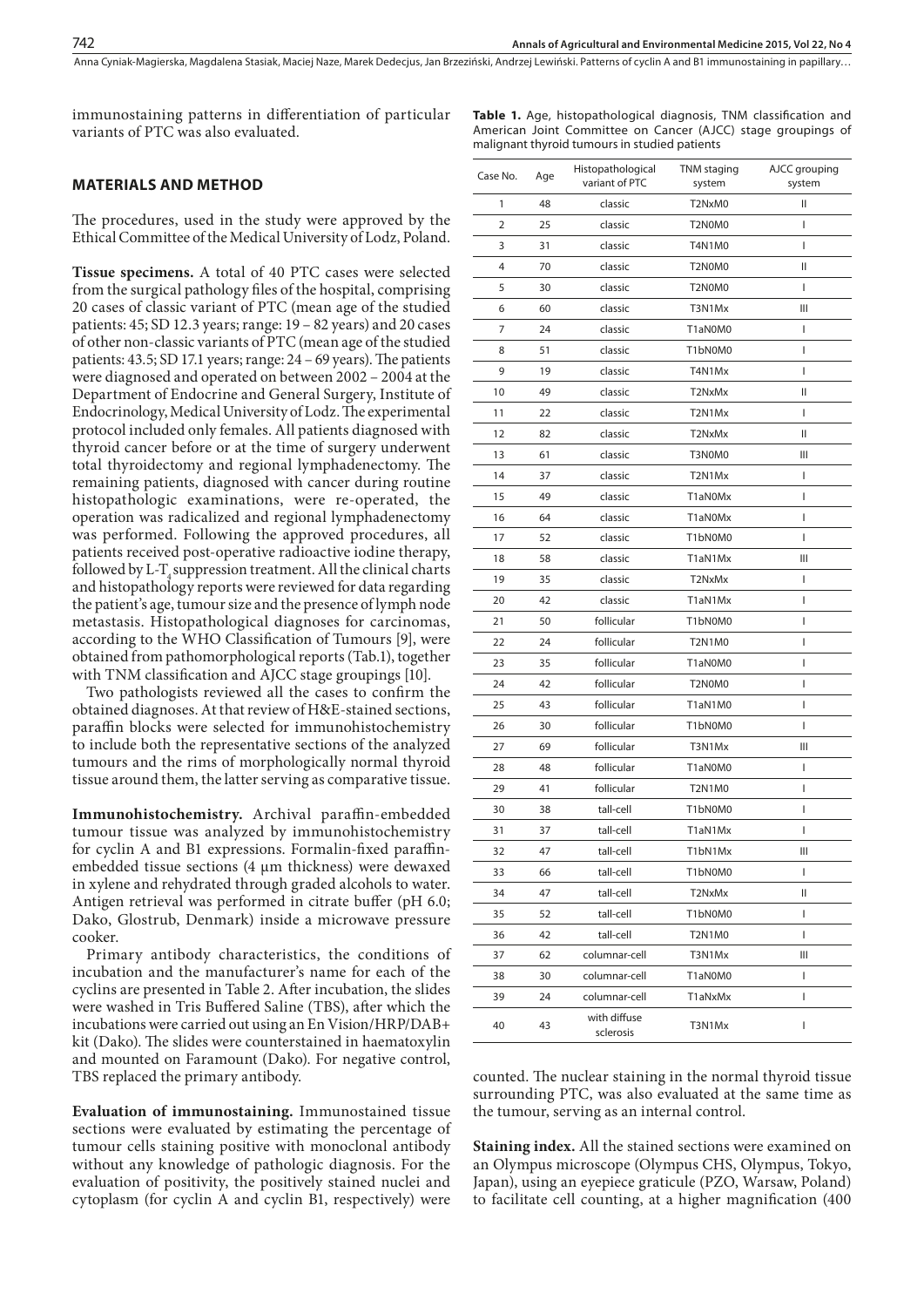|  |  |  |  |  |  |  |  |  | <b>Table 2.</b> Characteristics of antibodies used and incubation conditions |
|--|--|--|--|--|--|--|--|--|------------------------------------------------------------------------------|
|--|--|--|--|--|--|--|--|--|------------------------------------------------------------------------------|

|                  | Cyclin A                    | <b>Cyclin B1</b>            |
|------------------|-----------------------------|-----------------------------|
| Antibody/animal  | Rabbit                      | Mouse                       |
| Antibody/isotype | IgG polyclonal              | IgG, monoclonal             |
| Antibody/clone   | H-432: sc-751               | GNS1; sc-245                |
| Dilution         | 1:100                       | 1:100                       |
| Incubation       | Whole night (4°C)           | Whole night $(4^{\circ} C)$ |
| Manufacturer     | Santa Cruz<br>Biotechnology | Santa Cruz<br>Biotechnology |
|                  |                             |                             |

x) at which a minimum of 1,000 cells were counted in the area with positive staining. The percentage of tumour cells stained with the antibody was regarded as the staining index. Staining results were defined as negative (expression < 5%) or positive. A score (1–3) was used to classify positive cells (1: between 5–10% of positive cells; 2: between 10–50% of positive cells; 3: > 50% of positive cells).

**Statistical analyses.** The multivariate variance analyses (Fischer-Snedecor test) was used to assess whether there was a difference in the expression of the antigens in question between PTC of different variants. Statistical significance was determined at the level of p< 0.05.

Statistica for Windows 7.0 was applied for calculations.

#### **RESULTS**

**Cyclin A expression.** On analyzing the cyclin A expression, positive staining was observed in 90% of the cases (n=36/40). The staining signal of cyclin A was observed predominantly in the nuclei in 27%  $(n=11)$  of cases, in cytoplasm in 40% (16), and both in nuclei and cytoplasm in 23% (n=9) of the cases.

In the group of classic variant of PTC, positive staining was

**Table 3.** Cyclin A staining index values for particular variants of PTC

observed in 80% of the cases (n=16/20). The staining signal of cyclin A was observed predominantly in the nuclei in 35% (n=7) of the cases, in cytoplasm in 35% (n=7), and both in nuclei and cytoplasm in 10% (n=2) of the cases.

In the group of follicular variant of PTC, positive staining was observed in 89% of the cases (n=8/9). The staining signal of cyclin A was observed predominantly in the cytoplasm in 67% (n=6) of the cases and both in nuclei and cytoplasm in 22% (n=2).

In the group of other non-classic variants of PTC, positive staining was observed in 100 % of the cases (n=11/11). The staining signal of cyclin A was observed predominantly in the nuclei in 9.1% (n=1) of the cases, in cytoplasm in 54.5% (n=6), and both in nuclei and cytoplasm in 36.4% (n=4) (Tab. 3).

**Cyclin B1 expression.** On analyzing cyclin B1 expression, positive staining was observed in 90% of the cases (n=36/40). Cyclin B1 immunoreactivity was observed mainly in cytoplasm in 62.5% (n=25/40) of cases. The staining signal of cyclin B1 was observed in the nuclei in 7.5% (n=3) of the cases, and both in nuclei and cytoplasm in 20% (n=8).

In the group of classic variant of PTC we observed positive staining in 85% of the cases (n=17/20). The staining signal of cyclin B1 was observed predominantly in the nuclei in 10%  $(n=2)$  of the cases, in cytoplasm in 65%  $(n=13)$  of the cases and both in nuclei and cytoplasm in 10% (n=2) of the cases.

In the group of follicular variant of PTC, positive staining was observed in 89% of the cases (n=8/9). The staining signal of cyclin B1 was observed predominantly in the cytoplasm in 67% (n=6) of the cases and both in nuclei and cytoplasm in 22% (n=2).

In the group of other non-classic variants of PTC, positive staining was observed in 100 % of the cases (n=11/11). The staining signal of cyclin B1was observed predominantly in the nuclei in 9.1% (1) of the cases, in cytoplasm in 54.5% (n=6), and both in nuclei and cytoplasm in 36.4% (n=4) (Tab. 4).

| Cyclin A                                       |                                |                                  |                                           |                                |                                  |                                           |  |
|------------------------------------------------|--------------------------------|----------------------------------|-------------------------------------------|--------------------------------|----------------------------------|-------------------------------------------|--|
|                                                |                                | Nuclear expression               |                                           | Cytoplasmic expression         |                                  |                                           |  |
|                                                | Classic variant of PTC<br>(20) | Non-classic variants of PTC      |                                           |                                | Non-classic variants of PTC      |                                           |  |
|                                                |                                | Follicular variant of<br>PTC (9) | Other non-classic<br>variants of PTC (11) | Classic variant of PTC<br>(20) | Follicular variant of<br>PTC (9) | Other non-classic<br>variants of PTC (11) |  |
| Expression<br>Staining<br>Index $\geq$ 5%      | 9(45%)                         | 4 (44.44%)                       | $7(63.64\%)$                              | 9(45%)                         | 7 (77.78%)                       | $9(81.82\%)$                              |  |
| Lack of expression<br>Staining<br>Index $<$ 5% | 11 (55%)                       | 5 (55.56%)                       | 4 (36.36%)                                | 11 (55%)                       | $2(22.22\%)$                     | 2 (18.18%)                                |  |

**Table 4.** Cyclin B1 staining index values for particular variants of PTC

|                                                |                                |                                  | Cyclin B1                                 |                                |                                  |                                           |  |
|------------------------------------------------|--------------------------------|----------------------------------|-------------------------------------------|--------------------------------|----------------------------------|-------------------------------------------|--|
|                                                |                                | Nuclear expression               |                                           | Cytoplasmic expression         |                                  |                                           |  |
|                                                |                                | Non-classic variants of PTC      |                                           |                                | Non-classic variants of PTC      |                                           |  |
|                                                | Classic variant of PTC<br>(20) | Follicular variant of<br>PTC (9) | Other non-classic<br>variants of PTC (11) | Classic variant of PTC<br>(20) | Follicular variant of<br>PTC (9) | Other non-classic<br>variants of PTC (11) |  |
| Expression<br>Staining<br>Index $\geq$ 5%      | 4 (20%)                        | 2 (22.22%)                       | 5 (45.45%)                                | 15 (75%)                       | 8 (88.89%)                       | 10 (90.92%)                               |  |
| Lack of expression<br>Staining<br>Index $<$ 5% | 16 (80%)                       | 7(77.78%)                        | 6(54.55%)                                 | 5(25%)                         | $1(11.11\%)$                     | 1 (9.09%)                                 |  |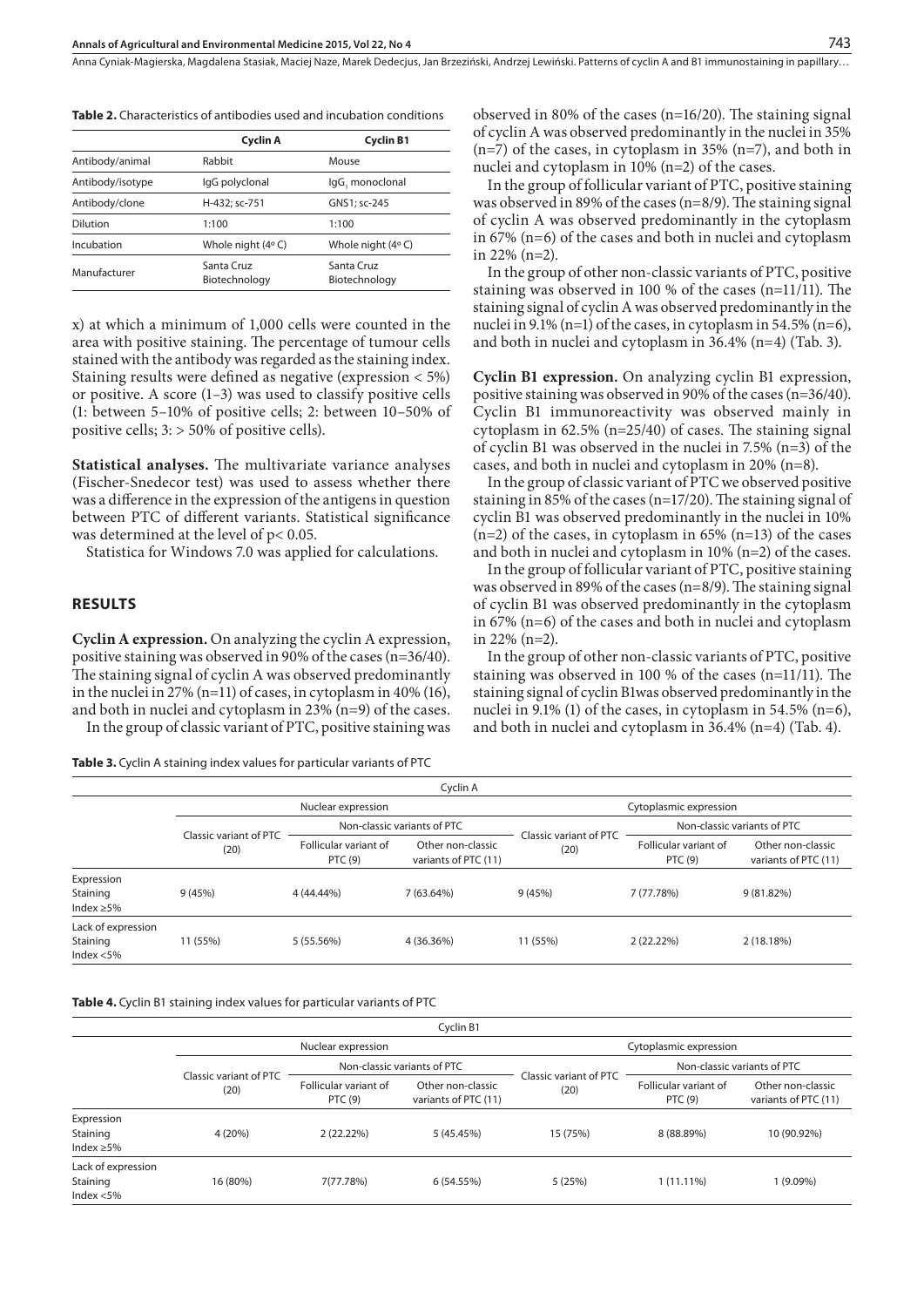A statistically significant difference in total (cytoplasmic and nuclear) expression of cyclins among particular variants of PTC (p=0.0034) was documented. In the group of other non-classic variants of PTC, the total expression of cyclins was clearly higher, and in the group of follicular variant of PTC it was of medium intensity, while in the group of classic variant of PTC the total expression was the weakest (Fig. 1).



**Figure 1.** Total nuclear and cytoplasmic expression for particular variants of PTC

A statistically significant difference was observed in the cytoplasmic expression of cyclins among particular variants of PTC (p=0.0386). In the group of other non-classic variants of PTC, the cytoplasmic expression of cyclins was clearly higher, and in the group of follicular variant of PTC it was of medium intensity, while in the group of classic variant of PTC the cytoplasmic expression was the weakest (Fig. 2).



**Figure 2.** Cytoplasmic expression of cyclin A and B1 for particular variants of PTC

A statistically significant difference was found in the expression of cyclins A and B1 between classic and nonclassic variant of PTC (p=0.0099). The expression in the classic variant of PTC was weaker. The difference reached the values of significance between the cytoplasmic and nuclear expression in the group of classic and non-classic variant of PTC (p= 0.0000). The nuclear expression was weaker. The difference depended on the kind of cyclin (p= 0.0036). For cyclin A the difference was smaller (Fig. 3).



**Figure 3.** Nuclear and cytoplasmic expression of cyclin A and B1 for classic and non-classic variants of PTC

#### **DISCUSSION**

The pathogenesis of malignant transformation in the thyroid gland is still poorly understood. Carcinogenesis, as a result of uncontrolled cell proliferation, may result from an increased expression of cell cycle up-regulators, such as cyclins [11].

Previous studies by the authors of the presented study suggested that an increased expression of cyclin D, Pin 1 (peptidyl-prolyl *cis/trans* isomerase, which also plays a critical role in cell restriction points – particular in G1/S phase) and cyclin E, could play an important role in PTC carcinogenesis [11, 12, 13, 14]. However, the role of other cell cycle regulatory proteins in PTC remains largely undefined.

In the present study, an attempt was made to analyze cell cycle regulators in different variants of PTC by immunohistochemical expression of a panel of two cyclins. Cyclin A and cyclin B1 were selected because these proteins exert a very important influence on cell cycle progression, and also because their role in PTC development has been less studied.

Expression of cyclin A and B1 was assessed in a number of neoplasms in humans, among others in cancers of the breast, colon, stomach and lung. In some of them, the expression of these proteins is considered to be a prognostic factor with proven clinical utility. Breast cancer seems to be the best example, as the intense expression of cyclin A in primary tumour cells is proven to be associated with an increased risk of relapse, and poor response to treatment with tamoxifen [15]. Baldini et al. [16] suggest using the expression of cyclin A as an additional factor to proceed in some patients into a group with high risk of relapse. Numerous studies have also demonstrated the usefulness of the evaluation of cyclin B1 expression as a prognostic factor for breast cancer. The expression level correlated with tumour size, presence of distant metastases and disease free survival [17].

Several studies have revealed overexpression of cyclin A and B1 in thyroid cancers, including follicular thyroid carcinoma (FTC), also its poorly differentiated form and thyroid lymphoma [18, 19, 20]. Mainly, cyclin A has been overexpressed in anaplastic thyroid carcinoma [21]. Ito et al. [21] have found that cyclin A immunoexpression was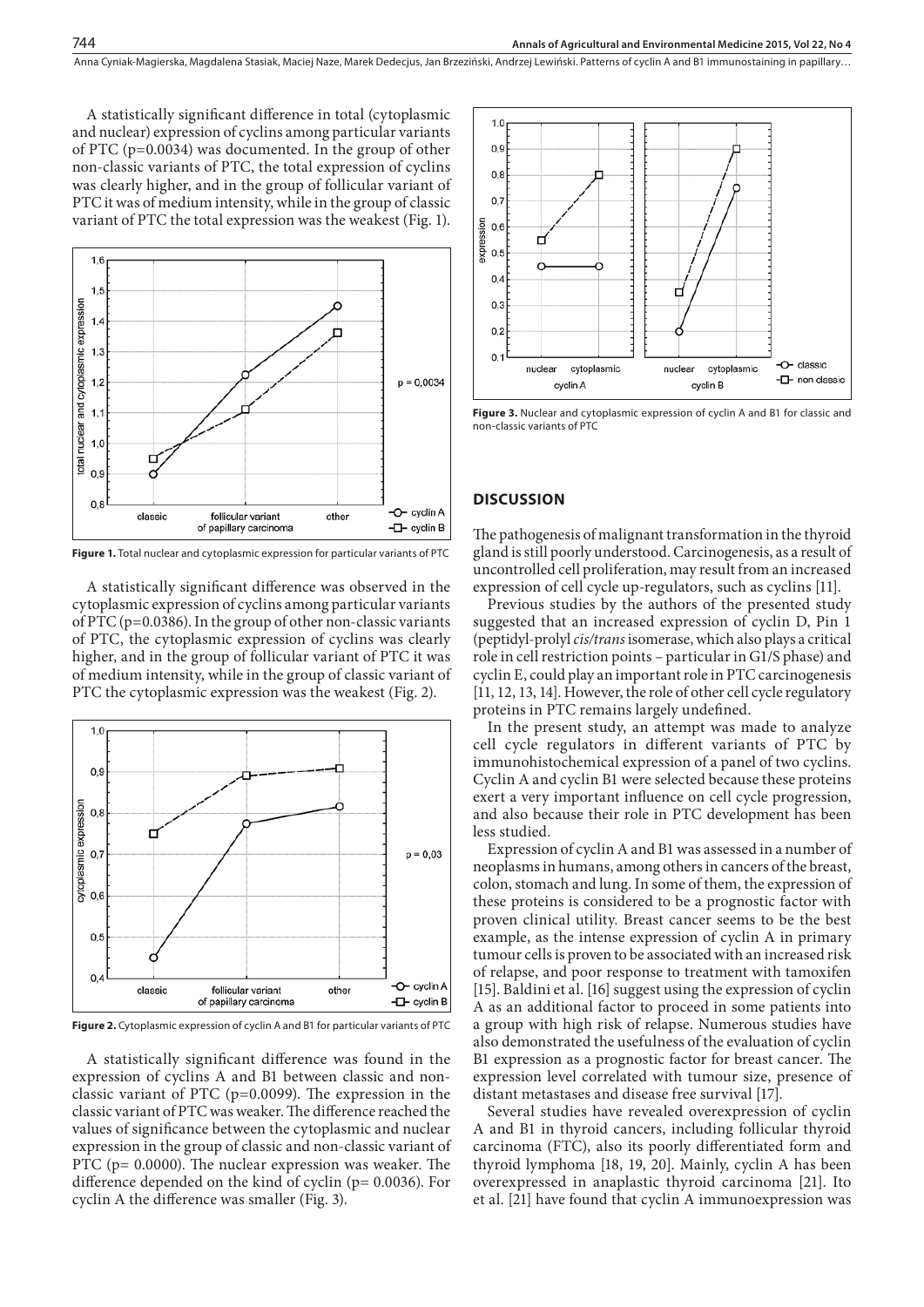Anna Cyniak-Magierska, Magdalena Stasiak, Maciej Naze, Marek Dedecjus, Jan Brzeziński, Andrzej Lewiński . Patterns of cyclin A and B1 immunostaining in papillary…

frequently observed in undifferentiated thyroid carcinoma, indicating that this cyclin and not cyclin B1 plays a crucial role in its development. In the immunohistochemical assessment of PTC of different sizes, Dinets et al. [22] have showed that cyclin A expression has been significantly higher in PTC of size over 2 cm, which may indicate a role of cyclin A in thyroid carcinoma de-differentation. In thyroid lymphoma, both cyclins A and B1 play an important role in the cell cycle progression [20].

However, recent reports suggest that both cyclins A and B1 may be associated with progression of thyroid carcinoma. Nar et al. [23] have shown cyclin A and B1 overexpression in differentiated (follicular and papillary) carcinoma, but not in Hürthle cell carcinoma. The expression of both cyclins have not been shown in medullary carcinoma. Kebebew et al. [24] used multigene assays as diagnostic markers to identify differentially expressed genes in benign lesions *versus* malignant thyroid neoplasms. The cyclin B1 gene was up-regulated in malignant thyroid neoplasms (PTC, follicular variant of PTC, follicular thyroid carcinoma).

The results obtained in the presented study also indicate that both cyclin A and B1 are expressed in PTC, and has demonstrated statistically significant difference in cyclin A expression between different histological variants of PTC. The strongest expression was observed in tumours known to have the worst prognosis (tall-cell variant, columnarcell variant), weaker in the follicular variant of PTC, and poor expression in the most promising classic variant of PTC. The overexpression of cyclins observed in other than the classic variant of PTC may indicate their role in tumour aggressiveness and dedifferentiation potential. These results are in agreement with recent reports by other investigators [21, 22, 23]. Ito et al. [21] demonstrated cyclin A overexpression in poorly-differentiated and undifferentiated thyroid cancers. Consistently, overexpression of both cyclin A and B1 has been observed in malignant but not in benign thyroid tumours [23].

Although expression of the studied cyclins was weak in the classic variant of PTC, it is still possible to distinguish cyclinpositive and cyclin-negative cancers within this group. As cyclin overexpression has been demonstrated to be a marker of the worst prognosis, such differentiation might serve as a useful tool in predicting the course of the diseases. Further studies confirming this hypothesis in a large group of PTC cases of the classic variant are needed.

Patients with PTC are not a homogeneous group and the disease course and prognosis depend significantly on the variant of PTC. Therefore, from a clinical point of view, it seems important to find a marker that will not only help to distinguish between well- and poorly- differentiated thyroid cancer, but also enable the differentiation of PTC variants. To the best of the authors' knowledge, this is the first report in the literature which analyzes by immunohistochemistry, the expression of cyclins A and B1 in different variants of PTC.

In the presented study, cyclin B1 was characterized by greater difference between nuclear and cytoplasmic expression than cyclin A. This fact can be explained by an active transport of cyclin B1/CDK1 complex and its accumulation in the cytoplasm during the G2 phase. Similar observations concerning the predominance of cytoplasmic over nuclear expression of cyclin B1 was made by Suzuki et al. [25] in cases of cancer of the breast, pancreas, colon and lung.

#### **CONCLUSIONS**

The results of the presented study suggest that cyclin A and B1 expression may have a characteristic pattern of immunostaining for particular variants of PTC. If the results obtained are confirmed in a larger group of patients, the diagnostic panel, constructed of the antibodies against these proteins, may increase the diagnostic accuracy in PTC cases.

#### **REFERENCES**

- 1. Brzeziańska E, Karbownik M, Migdalska-Sęk M, Pastuszak-Lewandowska D, Włoch J, Lewiński A. Molecular analysis of the *RET* and *NTRK1* gene rearrangements in papillary thyroid carcinoma in the Polish population. Mutat Res. 2006; 599(1–2): 26–35.
- 2. Cyniak-Magierska A, Brzeziańska E, Januszkiewicz-Caulier J, Jarząb B, Lewiński A. Prevalence of *RAS* point mutations in papillary thyroid carcinoma; a novel mutation at codon 31 of K-*RAS*. Exp Clin Endocrinol Diabetes. 2007; 115(9): 594–599.
- 3. Brzeziańska E, Pastuszak-Lewandoska D, Wojciechowska K, Migdalska-Sęk M, Cyniak-Magierska A, Nawrot E, et al. Investigation of V600E BRAF mutation in papillary thyroid carcinoma in Polish population. Neuro Endocrinol Lett. 2007; 28(4): 351–359.
- 4. Pines J, Hunter T. Cyclins A and B1 in the human cell cycle. Ciba Found Symp. 1992; 170: 187–204.
- 5. Chibazakura T, Kamachi K, Ohara M, Tane S, Yoshikawa H, Roberts JM. Cyclin A promotes S-phase entry via interaction with the replication licensing factor Mcm7. Mol Cell Biol. 2011; 31(2): 248–255.
- 6. Ahlin C, Aaltonen K, Amini RM, Nevanlinna H, Fjallskog ML, Blomqvist C. Ki67 and cyclin A as prognostic factors in early breast cancer. What are the optimal cut-off values? Histopathology. 2007; 51(4): 491–498.
- 7. Murakami H, Furihata M, Ohtsuki Y, Ogoshi S. Determination of the prognostic significance of cyclin B1 overexpression in patients with esophageal squamous cell carcinoma. Virchows Arch. 1999; 434(2): 153–158.
- 8. Jin YH, Park CK. Expression of cyclin B1 and cdc2 in nodal non-Hodgkin's lymphoma and its prognostic implications. J Korean Med Sci. 2002; 17 (3): 322–327.
- 9. DeLeilis RA, Lloyd RV, Heitz PU, Eng C. Pathology and genetics of tumours of endocrine organs. WHO classification of tumours. Lyon: IARC Press; 2004.
- 10. Thyroid in: American Joint Committee on Cancer. AJCC Cancer Staging Manual. 7th ed. New York, NY: Springer 2010, pp 87–96.
- 11. Brzeziński J, Migodziński A, Gosek A, Tazbir J, Dedecjus M. Cyclin E expression in papillary thyroid carcinoma – relations to staging. Int J Cancer. 2004; 109(1): 102–105.
- 12. Brzeziańska E,Cyniak-Magierska A, Sporny S, Pastuszak-Lewandoska D, Lewiński A. Assessment of cyklin D1 gene expression as a prognostic factor in benign and malignant thyroid lesions. Neuro Endocrinol Lett. 2007; 28(4):341–350.
- 13. Lewiński A, Brzeziańska E, Czarnecka K, Latek J, Koptas W, Cyniak-Magierska A. Increased expression of PIN1 gene in papillary thyroid carcinoma. Thyroid Res. 2011; 4(1): 4.
- 14. Brzeziński J, Migodziński A, Toczek A, Tazbir J, Dedecjus M. Patterns of cyclin E, retinoblastoma protein, and  $p21^{\text{Cipl}}$ WAF1 immunostaining in the oncogenesis of papillary thyroid carcinoma. Clin Cancer Res. 2005; 11(3): 1037–1043.
- 15. Michalides R, van Tinteren H, Balkenende A, Vermorken JB, Benraadt J, Huldij J, et al. Cyclin A is a prognostic indicator in early stage breast cancer with and without tamoxifen treatment. Br J Cancer. 2002; 86(3):402–8.
- 16. Baldini E, Camerini A, Sgambato A, Prochilo T, Capodanno A, Pasqualetti, et al. Cyclin A and E2F1 overexpression correlate with reduced disease-free survival in node-negative breast cancer patients. Anticancer Res. 2006; 26(6B):4415–21.
- 17. Suzuki T, Urano T, Miki Y, Moriya T, Akahira J, Ishida T, et al. Nuclear cyclin B1 in human breast carcinoma as a potent prognostic factor. Cancer Sci. 2007; 98(5):644–51.
- 18. Pulcrano M, Boukheris H, Talbot M, Caillou B, Dupuy C, Virion A, et al. Poorly differentiated follicular thyroid carcinoma: prognostic factors and relevance of histological classification. Thyroid. 2007; 17(7): 639–646.